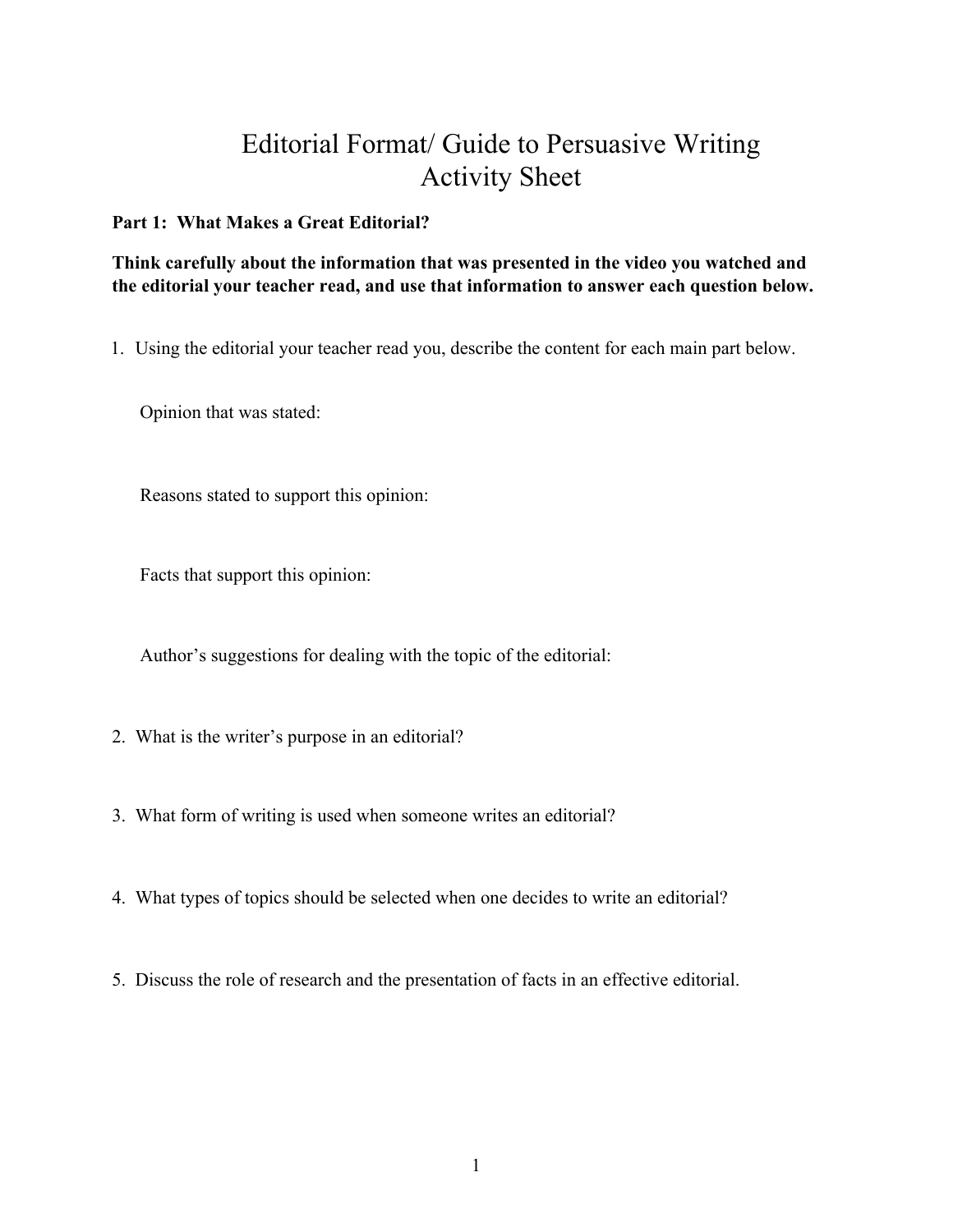6. Before writing an editorial, why is it important to create a list of arguments that both support your point of view as well as those that differ from your point of view? How will doing this help you to construct a stronger editorial.

# **Part 2: Creating Your Own Editorial**

Follow the steps below to help your organize your thoughts before writing.

Step 1:

Look On-Line for resources to gather research for your editorial. Record specific facts, examples, quotes, etc. carefully on paper, noting relevant information about the resource used.

Step 2:

Make a list of arguments that support your opinion and those that contradict it. That way you will be able to address differing points of view in your essay.

Step 3:

Develop your editorial. Pay particular attention to key information you will place in each part of the editorial. In the spaces below, briefly summarize what you will include in each paragraph.

Part a: State your opinion and develop a good opening "hook" to grab the reader's interest

Part b: Introduce arguments that support your opinion and document them with supporting reasons, facts, examples, and details

Part c: Address strong counter arguments to your point of view and rebut them using reasons, facts and examples.

Part d: Offer your specific suggestions for what can be done to deal with the topic you have chosen for your editorial.

Part e: Summarize your opinion and supporting arguments and leave the reader with a powerful closing statement about why they should agree with your point of view